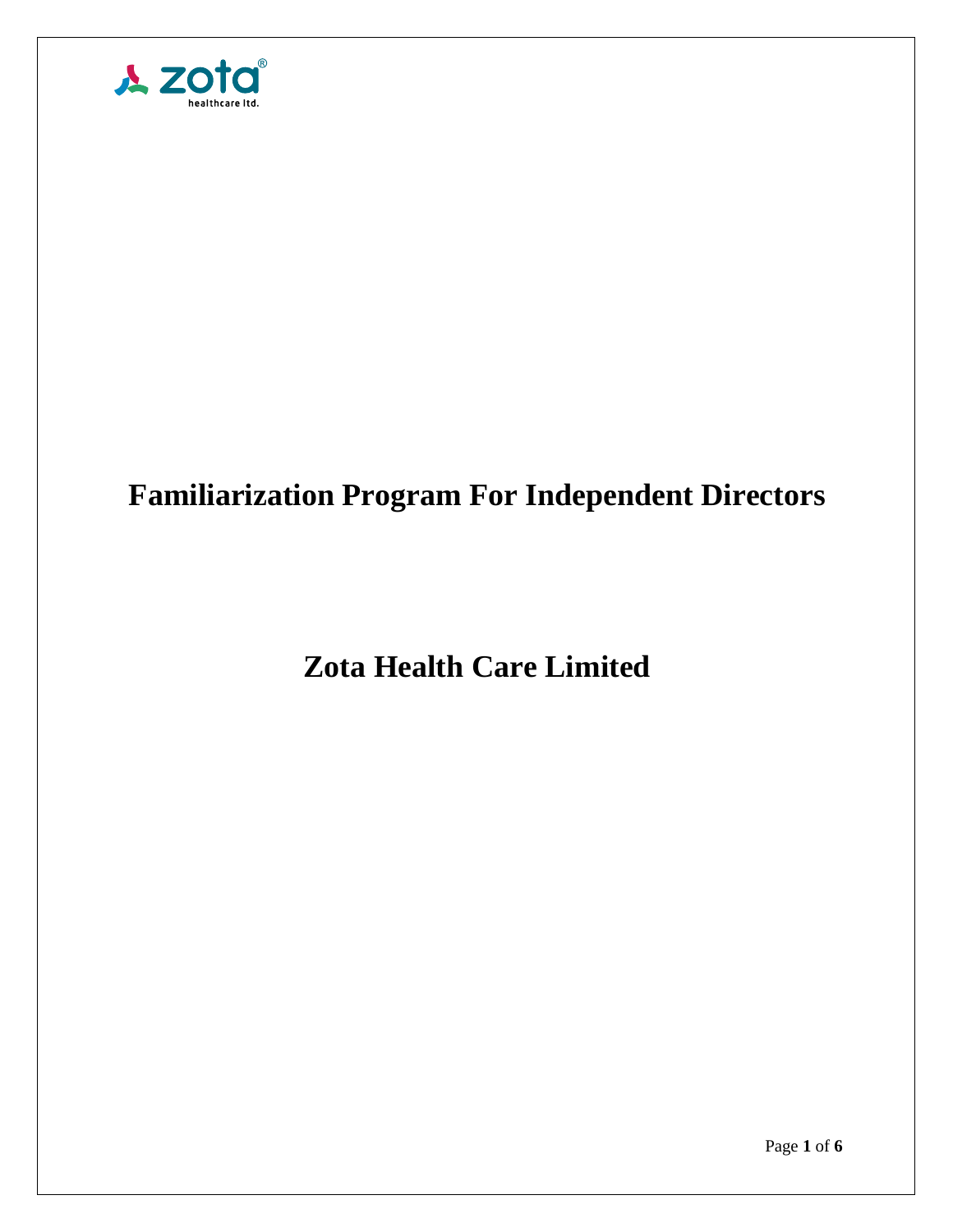

This Familiarization Program for Independent Directors of **Zota Health Care Limited;** ("the Company") has been adopted by the Board of Directors pursuant to the Regulation 25 of the SEBI (Listing Obligations and Disclosure Requirement) Regulations, 2015. It aims to provide insights into the Company to enable the Independent Directors to understand its business in depth and contribute significantly to the Company.

#### **Purpose:**

The Company shall familiarize the Independent Directors with the Company, their roles, rights, responsibilities in the Company, nature of the industry in which the Company operates, business model of the Company, etc., through various programmes. The details of such familiarisation programmes shall be disclosed on the Company's website and a web link thereto shall be given in the Annual Report.

#### **Familiarization Process**

The Company shall through its Executive Directors / Senior Managerial Personnel conduct programs / presentations periodically to familiarize the Independent Directors with the strategy, operations and functions of the Company;

Such programs / presentations will provide an opportunity to the Independent Directors to interact with the senior leadership team of the Company and help them to understand the Company's strategy, business model, operations, service and product offerings, markets, organization structure, finance, human resources, technology, quality, facilities and risk management and such other areas as may arise from time to time. The programs / presentations shall also familiarize the Independent Directors with their roles, rights and responsibilities;

The Company may circulate news and articles related to the industry on a regular basis and may provide specific regulatory updates from time to time; and

The Company may conduct an introductory familiarization program / presentation, when a new Independent Director comes on the Board of the Company.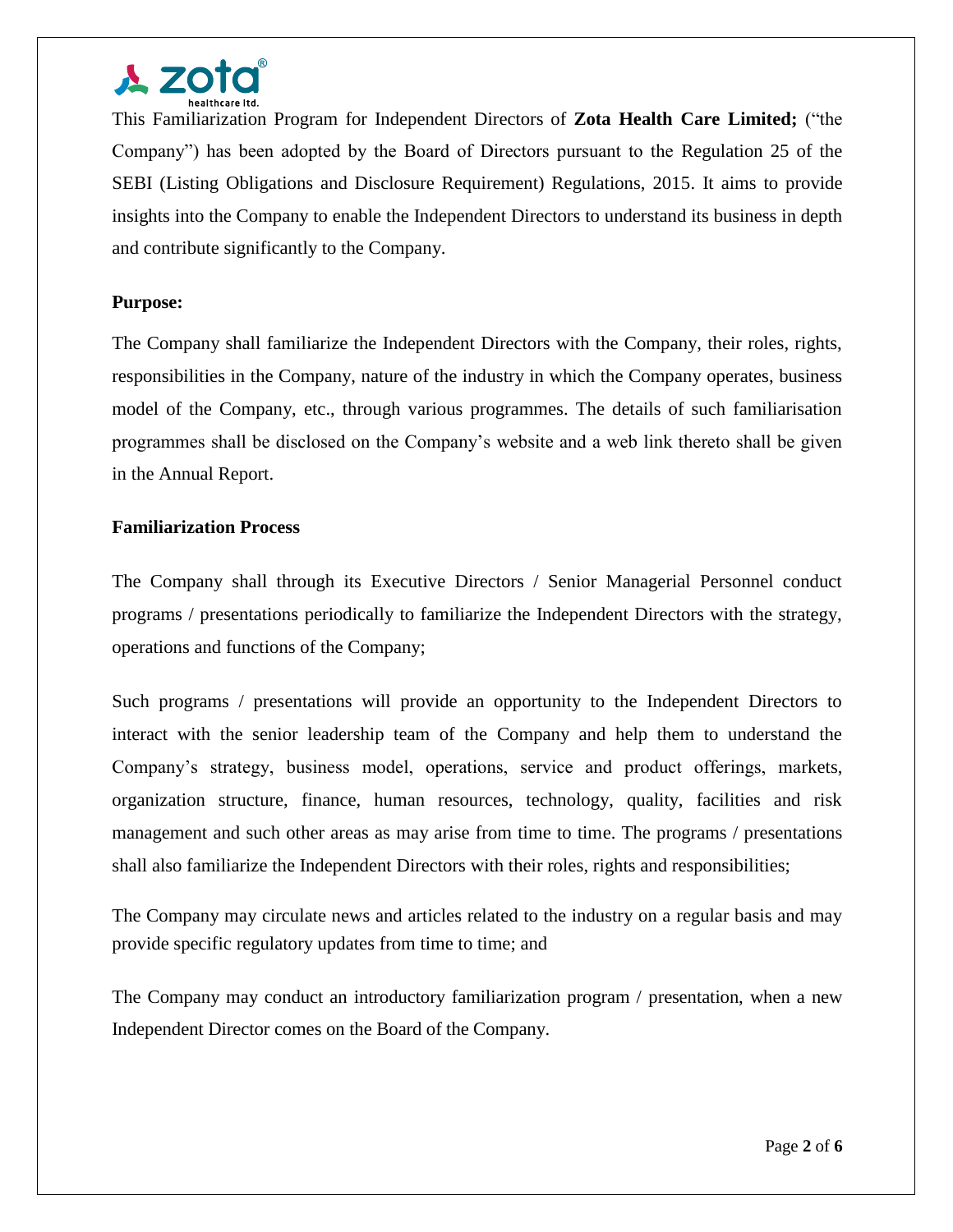

This Policy shall be uploaded on the Company's website for public information and a web link for the same shall also be provided in the Annual Report of the Company.

### **Review /Amendment**

The Board will review this Program and make revisions as may be required.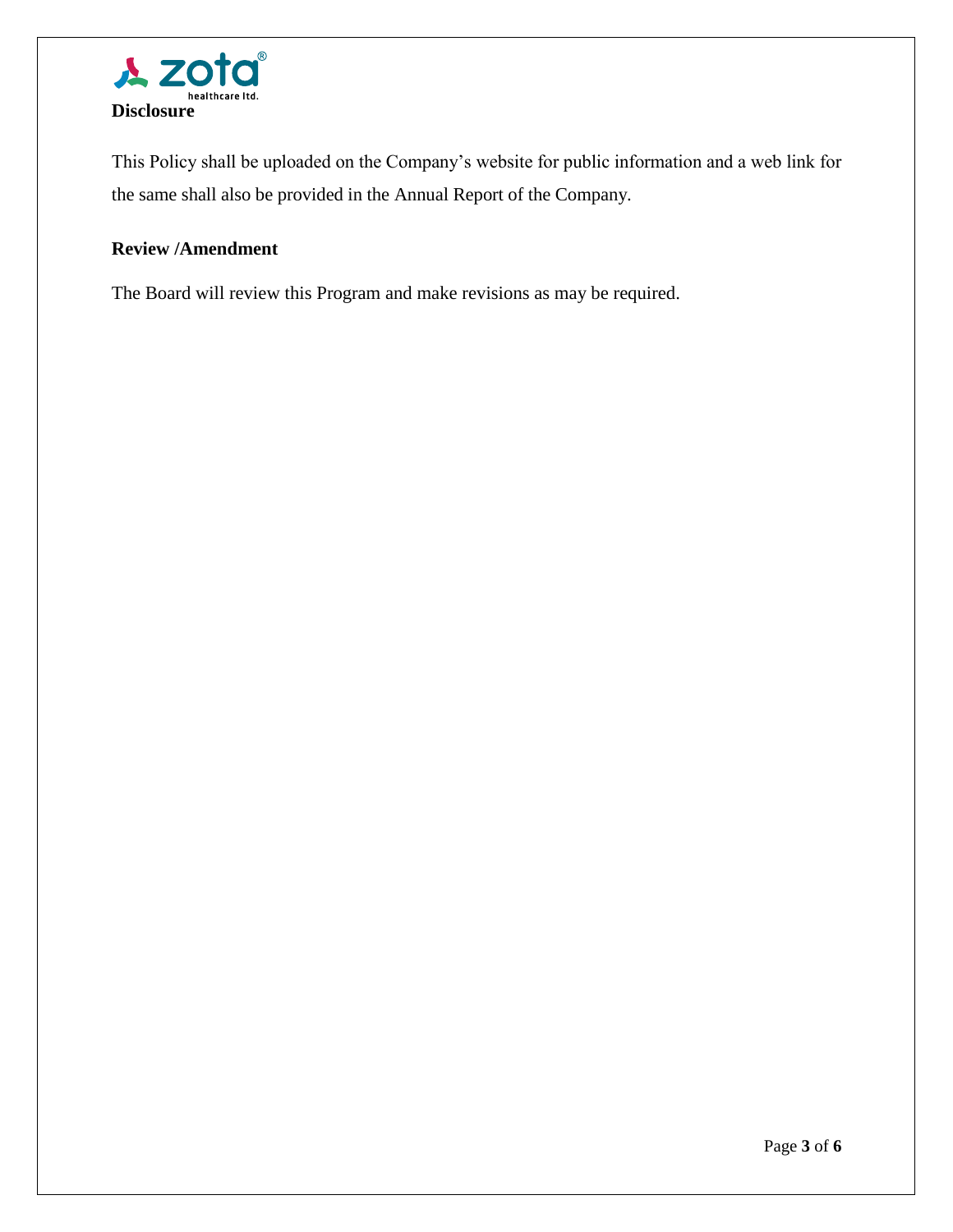

*Details of familiarization programmes imparted to Independent Directors during Financial Year 2019-20 are as mentioned below:*

| Two Programmes:                                                                                                                                                                                                                                                                                                                                                                 |
|---------------------------------------------------------------------------------------------------------------------------------------------------------------------------------------------------------------------------------------------------------------------------------------------------------------------------------------------------------------------------------|
| 1. 23/09/2019                                                                                                                                                                                                                                                                                                                                                                   |
| 07/02/2020<br>2.                                                                                                                                                                                                                                                                                                                                                                |
|                                                                                                                                                                                                                                                                                                                                                                                 |
|                                                                                                                                                                                                                                                                                                                                                                                 |
|                                                                                                                                                                                                                                                                                                                                                                                 |
| Presence of all the Independent directors                                                                                                                                                                                                                                                                                                                                       |
| Presence of all the Independent directors                                                                                                                                                                                                                                                                                                                                       |
| Approx. 8 hours                                                                                                                                                                                                                                                                                                                                                                 |
|                                                                                                                                                                                                                                                                                                                                                                                 |
|                                                                                                                                                                                                                                                                                                                                                                                 |
| Company's business model<br>a)                                                                                                                                                                                                                                                                                                                                                  |
| Strategy, Operations and functions of<br>b)                                                                                                                                                                                                                                                                                                                                     |
| the Company                                                                                                                                                                                                                                                                                                                                                                     |
| Roles, Rights and Responsibilities of<br>C)                                                                                                                                                                                                                                                                                                                                     |
| the independent director                                                                                                                                                                                                                                                                                                                                                        |
| Term of reference of<br>different<br>d)                                                                                                                                                                                                                                                                                                                                         |
| <b>Committees of Board of Directors</b>                                                                                                                                                                                                                                                                                                                                         |
| Duties of the Independent Director<br>e)                                                                                                                                                                                                                                                                                                                                        |
| <b>Statutory Policies of the Company</b><br>f)                                                                                                                                                                                                                                                                                                                                  |
| Off-site visit to plant<br>$\mathfrak{g}$ )                                                                                                                                                                                                                                                                                                                                     |
| Number of Programmes attended by<br>Independent Directors (during the year<br>and on a cumulative basis till date)<br>Number of Independent Directors of the Five<br><b>Attendance of Independent Director</b><br>Number of hours spent by Independent<br>Directors in such programmes (during the<br>year and on cumulative basis till date)<br><b>Purpose of Programme(s)</b> |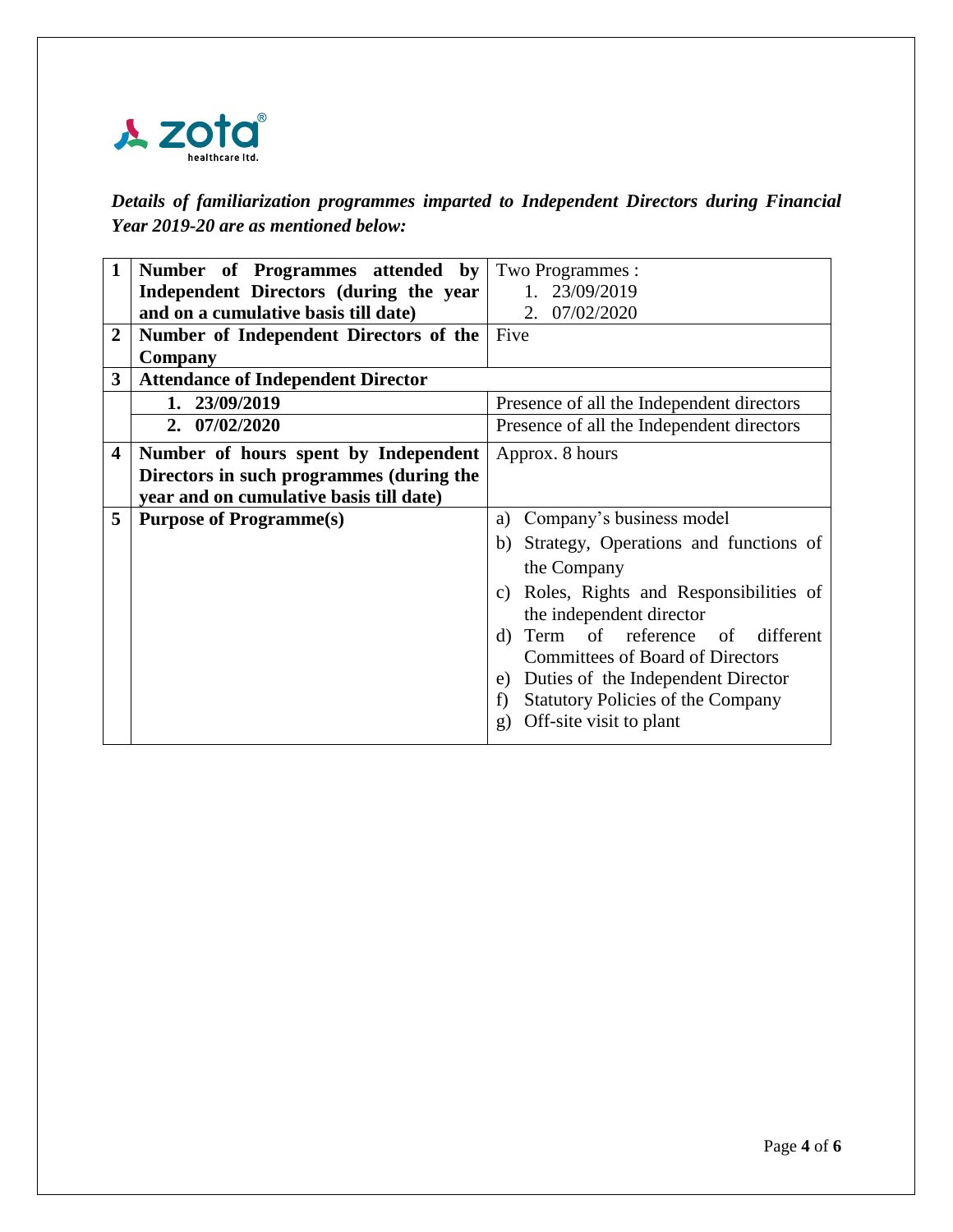

*Details of familiarization programmes imparted to Independent Directors during Financial Year 2020-21 are as mentioned below:*

|              | Number of Programmes attended by          | One Programme : $10/02/2021$                  |
|--------------|-------------------------------------------|-----------------------------------------------|
|              | Independent Directors (during the year    |                                               |
|              | and on a cumulative basis till date)      |                                               |
| $\mathbf{2}$ | Number of Independent Directors of the    | Five                                          |
|              | Company                                   |                                               |
| 3            | <b>Attendance of Independent Director</b> | Presence of all the Independent directors     |
| 4            | Number of hours spent by Independent      | Approx. 4 hours                               |
|              | Directors in such programmes (during the  |                                               |
|              | year and on cumulative basis till date)   |                                               |
| 5            | <b>Purpose of Programme</b>               | <b>Business Updates</b><br>a)                 |
|              |                                           | <b>Regulatory Updates</b><br>b)               |
|              |                                           | <b>Representation of Financial Statements</b> |